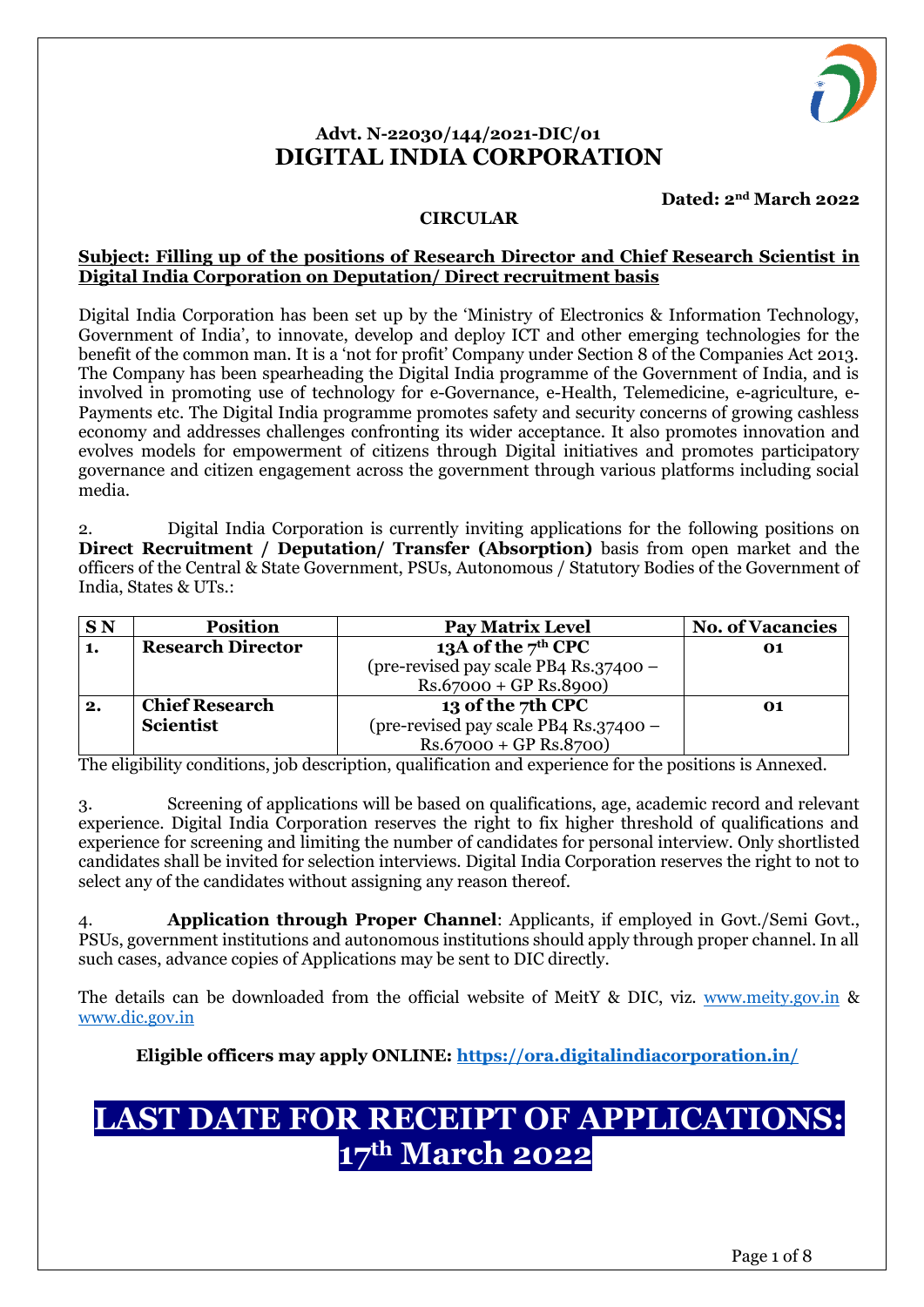

| <b>Position</b> | : Research Director                                                               |
|-----------------|-----------------------------------------------------------------------------------|
| Number of post  | : 01                                                                              |
| <b>Mode of</b>  | : Direct Recruitment / Deputation/Transfer (Absorption)                           |
| Recruitment     |                                                                                   |
|                 | Remuneration of : Level 13A of 7th CPC plus Allowances as applicable to employees |
| Pay DIC         | from time to time.                                                                |

## **A. DIRECT RECRUITMENT**

## **Educational Qualifications & Experience: (Essential)**

Ph.D with 12 years of post-qualification experience **or** First class M. Tech. / M.E. or equivalent with 14 years of post-qualification experience **or** B.E./B. Tech. or equivalent degree with 16 years of postqualification experience from a recognized University/Institution in the areas of Information Technology (IT)/ Electronics/Computer Science/Telecommunication Technology or related areas.

Candidate should have consistent academic record of First Class or equivalent from Matriculation onwards.

# **Tenure of Appointment**

Appointment shall be for five years on contract basis and shall be on probation for one year from the date of joining Digital India Corporation. This period of probation shall be considered as part of the length of service of 5 years.

# **Age Limit**

Not exceeding 50 years as on the last date for receipt of the applications. Relaxation in age limit as per prevailing Govt. of India rules shall be applicable.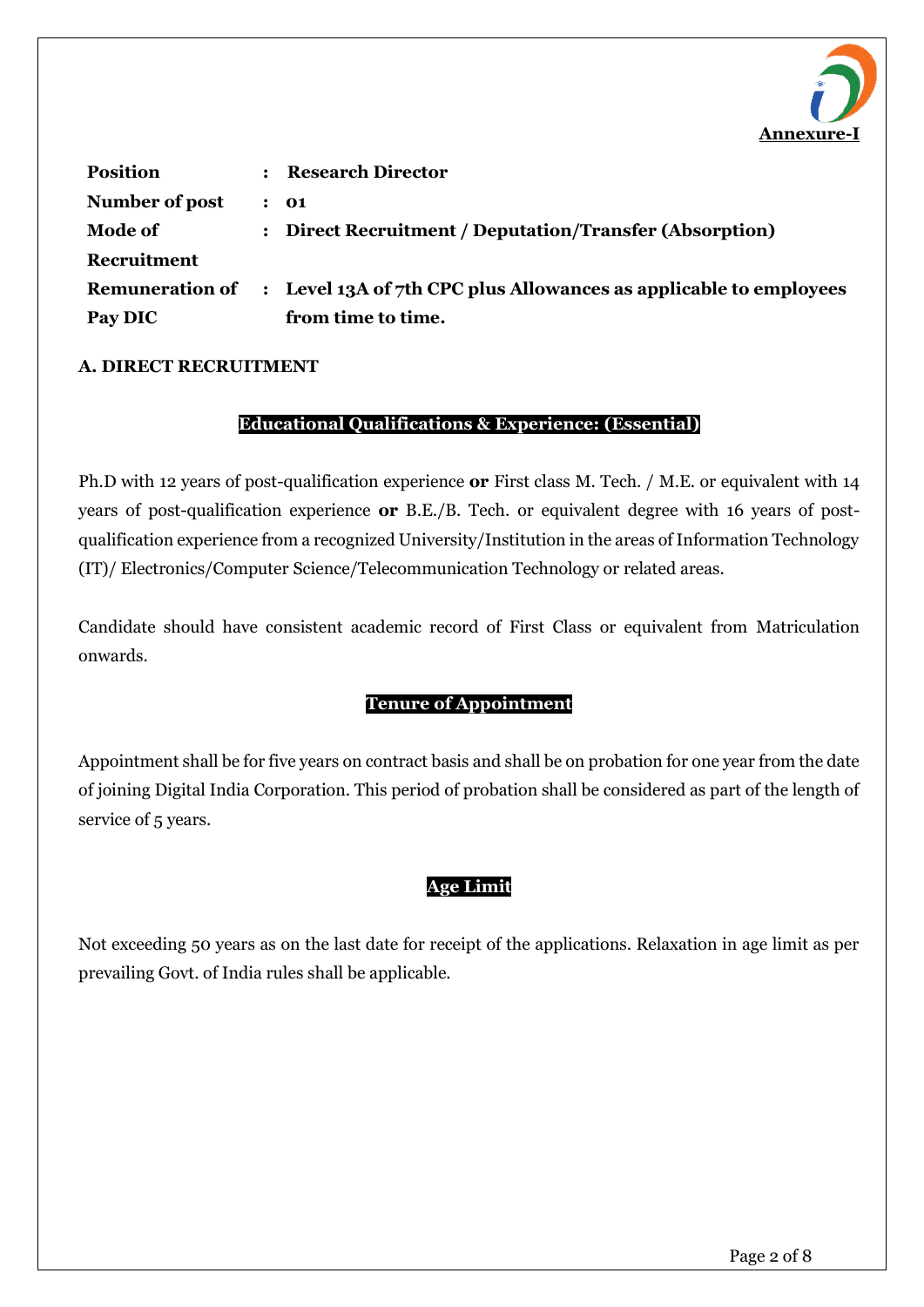

# **B. DEPUTATION / TRANSFER (ABSORPTION)**

Scientists or Technologist (S&T Officers) of the Central Government or State Government or Public Sector Undertaking or Autonomous Bodies of Central or State Government. Application through proper channel only will be considered for selection.

(i) Holding analogous post on regular basis

#### **OR**

Three years of regular service in revised scale of Pay Matrix Level 13 (pre-revised pay scale Rs. 37400-67000 with Grade Pay of Rs. 8,700/-)

#### **AND**

(ii) Possessing the qualification(s) prescribed for Direct Recruitment mode above.

# **Tenure of Appointment**

The initial period of deputation shall be for two years, extendable as per Government instructions. The deputation of Government officers shall be under Foreign Service terms and conditions. The pay of the selected candidates will be regulated under the provisions contained in the DoPT OM No. 6/8/2009- Estt. (Pay.II) dated 17/6/2010 as amended from time to time.

**Note 1:** Age relaxation to be given to Government servants would be governed in accordance with DoPTs instructions issued from time to time.

**Note 2:** The crucial date of determining the age limit shall be the closing date for receipt of application from candidate in India.

# **Age Limit**

The maximum age limit in case of recruitment by deputation shall be not exceeding 56 years on the closing date of receipt of applications.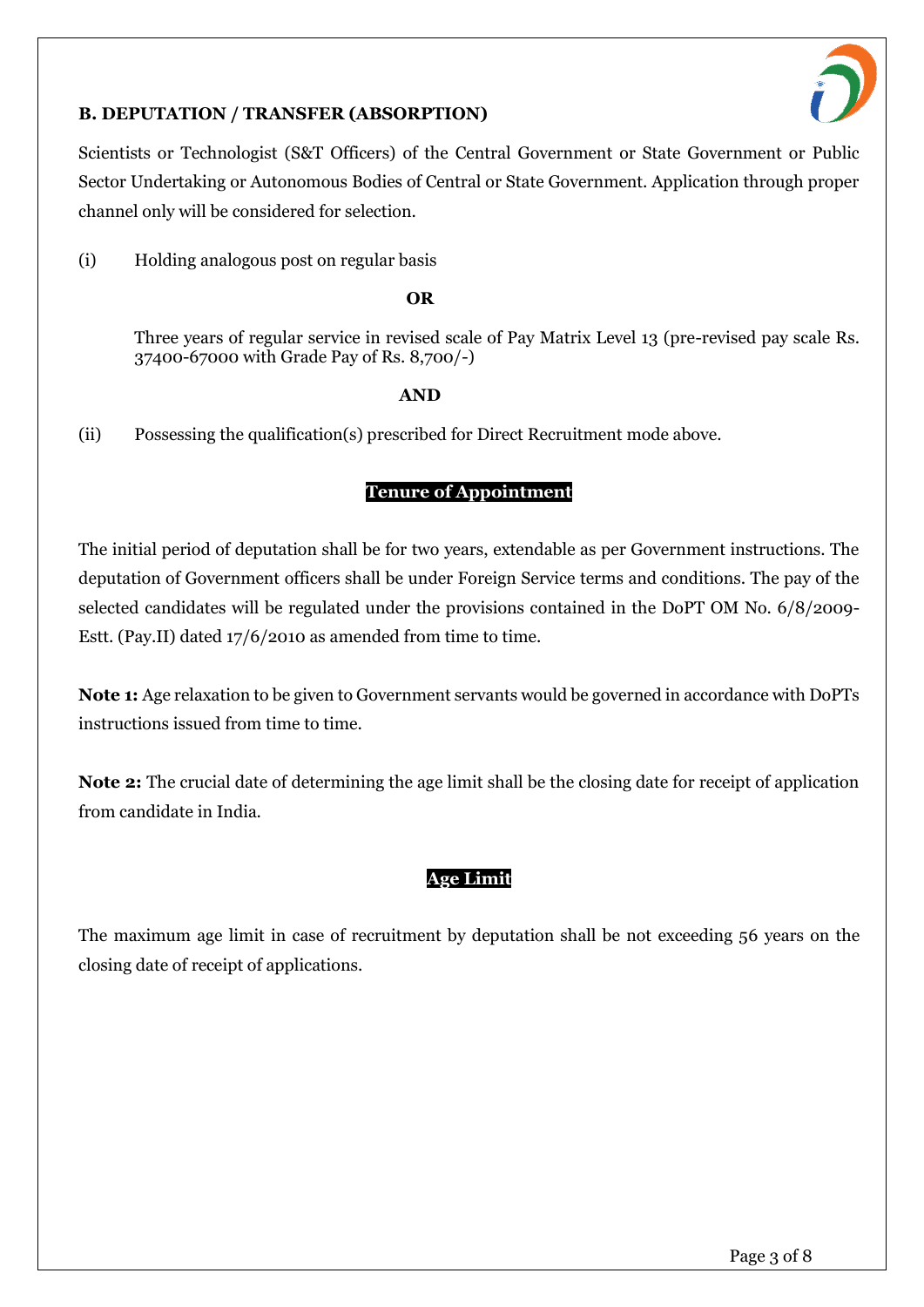

| <b>Job Description</b>  |                                 |  |
|-------------------------|---------------------------------|--|
| <b>Division</b>         | Digital India Corporation (DIC) |  |
| <b>Position</b>         | <b>Research Director</b>        |  |
| <b>No. of Positions</b> | 01                              |  |
| <b>Reports To</b>       | Managing Director & CEO, DIC    |  |

#### **Area of Expertise**

- Technology needs assessment, Development and Deployment ICT&E technologies in various sectors of economy specially in social sectors.
- Innovation management in the area of ICT&E, covering all aspects from identification to deployment.
- Intellectual Property Rights, commercialization of technologies /products, R&D and business collaborations and business development etc.
- Funds mobilization from Governmental and non-governmental sources

## **Other requirements**

- Clear scientific and technological vision and be abreast of global developments in the field of ICT&E.
- Ability to lead, guide and motivate a talented team of scientists and Engineers towards achieving the goals of Digital India Corporation.
- Ability to attract industry sponsorship for Digital India Corporation.
- Proven leadership capability/aptitude to undertake challenging opportunities; strong analytical, creative, innovative and strategic orientation; administrative, managerial and professional competencies.
- Should have independently handled large projects with reasonable financial outlays.
- Experience in initiating and developing projects involving multiple stake holders.
- Familiarity in Project Management tools, techniques and self-sustainable revenue generating project models.
- Should have adequate knowledge of Government of India rules and regulations related to Research and Development Projects.
- Should have experience in organizing senior level meetings, Project review Meetings etc.
- Should have positive attitude and capacity for problem solving.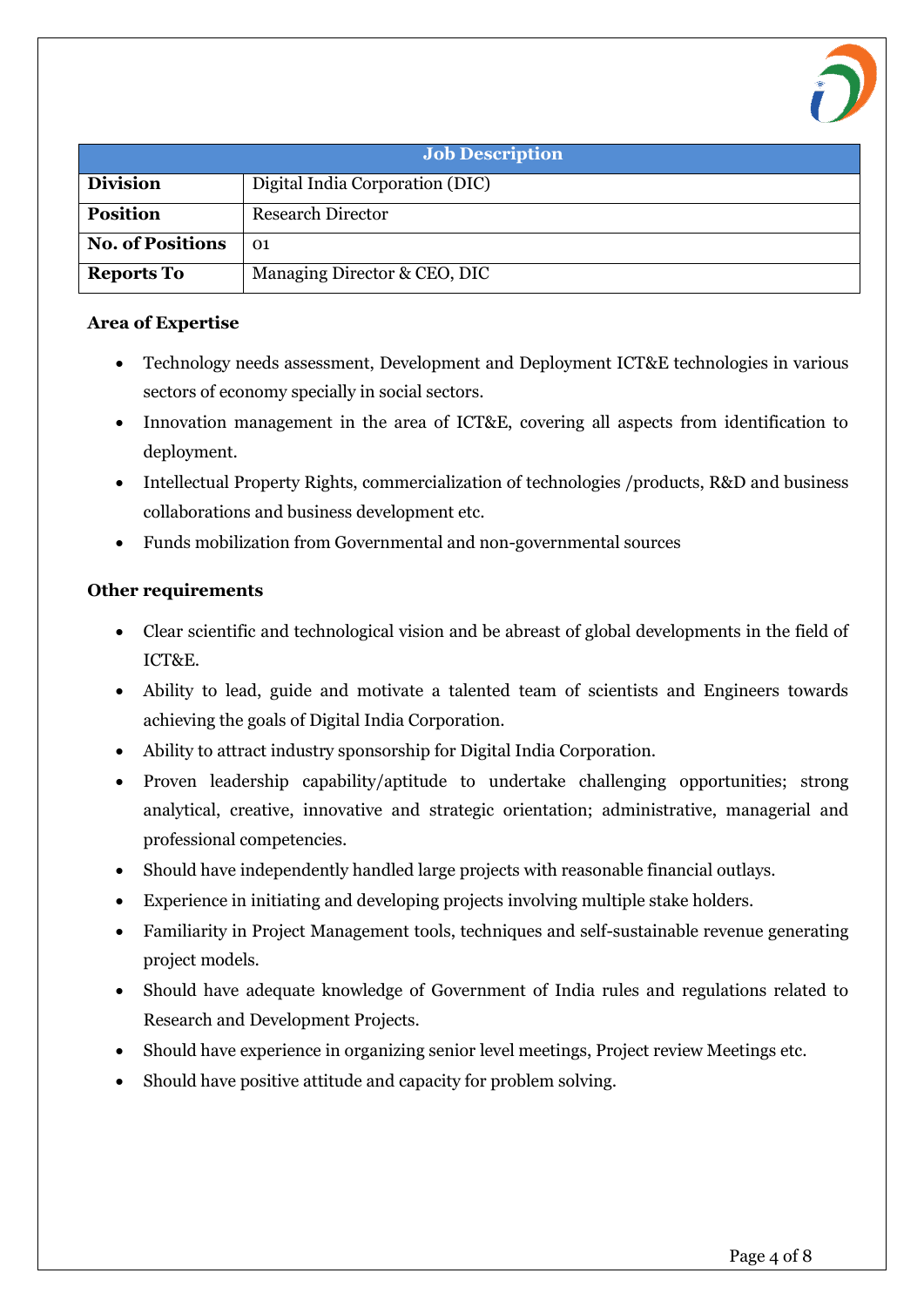

| <b>Position</b>        | $\ddot{\phantom{a}}$ | <b>Chief Research Scientist</b>                                  |
|------------------------|----------------------|------------------------------------------------------------------|
| Number of post         |                      | : 01                                                             |
| <b>Mode of</b>         | $\ddot{\phantom{a}}$ | Direct Recruitment / Deputation/Transfer (Absorption)            |
| Recruitment            |                      |                                                                  |
| <b>Remuneration of</b> |                      | : Level 13 of 7th CPC plus Allowances as applicable to employees |
| Pay DIC                |                      | from time to time.                                               |

#### **A. DIRECT RECRUITMENT**

#### **Educational Qualifications & Experience: (Essential)**

1 st Class B.E/ B. Tech. / MCA/ or equivalent degree in relevant discipline with 11 year's experience. OR Postgraduate in Engineering/ Technology in relevant discipline with 9 year's experience OR 1st class Postgraduate degree in relevant discipline with 11 year's experience OR Ph.D with 7 years relevant experience.

## **Tenure of Appointment**

Appointment shall be for five years on contract basis and shall be on probation for one year from the date of joining Digital India Corporation. This period of probation shall be considered as part of the length of service of 5 years.

## **Age Limit**

Not exceeding 45 years as on the last date for receipt of the applications. Relaxation in age limit as per prevailing Govt. of India rules shall be applicable.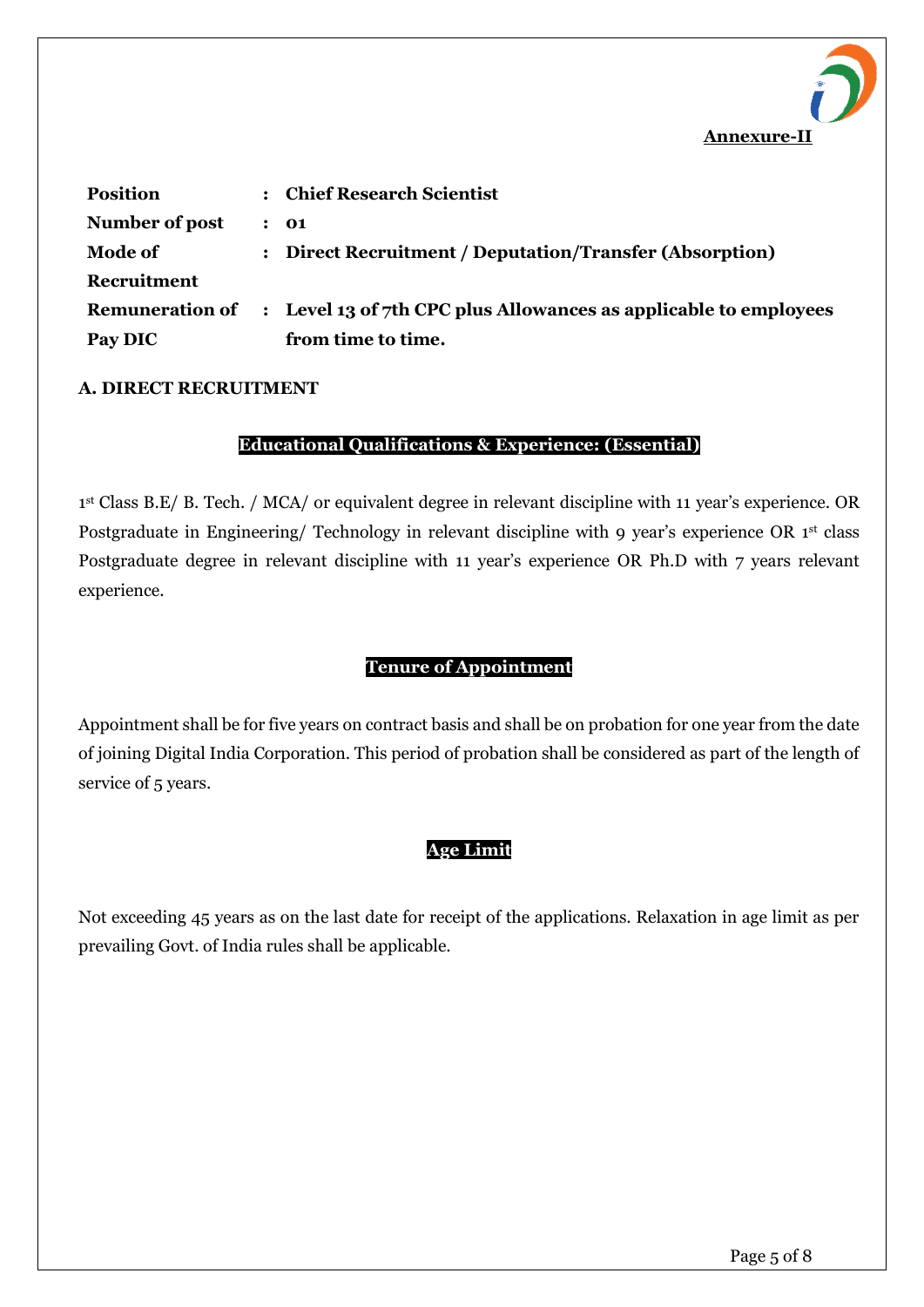

# **B. DEPUTATION / TRANSFER (ABSORPTION)**

Scientists or Technologist (S&T Officers) of the Central Government or State Government or Public Sector Undertaking or Autonomous Bodies of Central or State Government. Application through proper channel only will be considered for selection.

(i) Holding analogous post on regular basis

#### **OR**

Five years of regular service in revised scale of Pay Matrix Level 12 (pre-revised pay scale Rs. 15600-39100 with Grade Pay of Rs.7,600/-)

#### **AND**

(ii) Possessing the qualification(s) prescribed for Direct Recruitment mode above.

# **Tenure of Appointment**

The initial period of deputation shall be for two years, extendable as per Government instructions. The deputation of Government officers shall be under Foreign Service terms and conditions. The pay of the selected candidates will be regulated under the provisions contained in the DoPT OM No. 6/8/2009- Estt. (Pay.II) dated 17/6/2010 as amended from time to time.

Note 1: Age relaxation to be given to Government servants would be governed in accordance with DoPTs instructions issued from time to time.

Note 2: The crucial date of determining the age limit shall be the closing date for receipt of application from candidate in India.

# **Age Limit**

The maximum age limit in case of recruitment by deputation shall be not exceeding 56 years on the closing date of receipt of applications.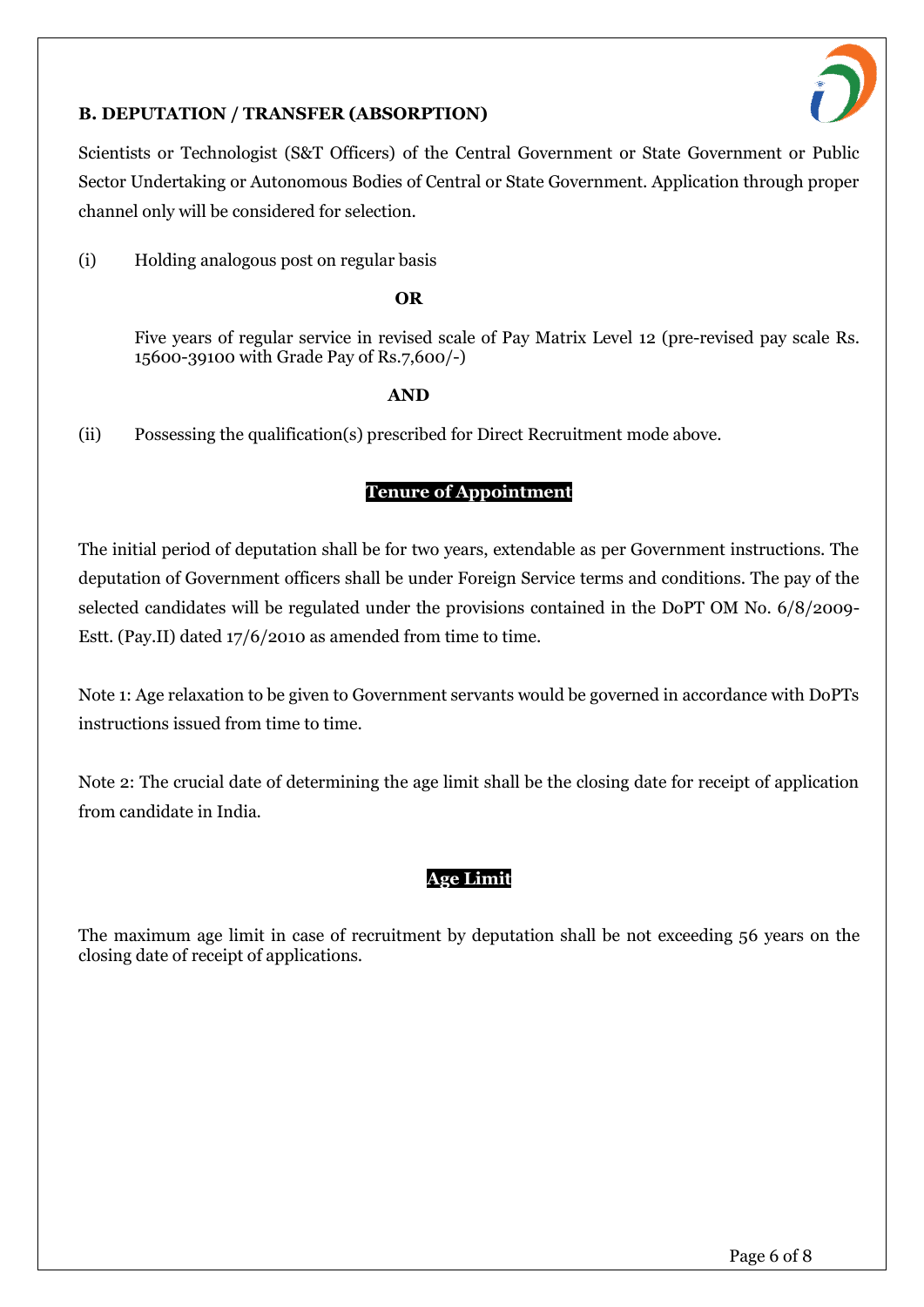| <b>Job Description</b>  |                                 |  |
|-------------------------|---------------------------------|--|
| <b>Division</b>         | Digital India Corporation (DIC) |  |
| <b>Position</b>         | <b>Chief Research Scientist</b> |  |
| <b>No. of Positions</b> | 01                              |  |
| <b>Reports To</b>       | Managing Director & CEO, DIC    |  |

## **Areas of Experience**

- Technology needs assessment, Development and Deployment ICT&E technologies in various sectors of economy specially in social sectors.
- Innovation management in the area of ICT&E, covering all aspects from identification to deployment.
- Intellectual Property Rights, commercialization of technologies /products, R&D and business collaborations and business development etc.
- Funds mobilization from Governmental and non-governmental sources

# **Other requirements**

- Clear scientific and technological vision and be abreast of global developments in the field of ICT&E.
- Ability to lead, guide and motivate a talented team of scientists and Engineers towards achieving the goals of Digital India Corporation.
- Ability to attract industry sponsorship for Digital India Corporation.
- Proven leadership capability/aptitude to undertake challenging opportunities; strong analytical, creative, innovative and strategic orientation; administrative, managerial and professional competencies.
- Should have independently handled large projects with reasonable financial outlays.
- Experience in initiating and developing projects involving multiple stake holders.
- Familiarity in Project Management tools, techniques and self sustainable revenue generating project models.
- Should have adequate knowledge of Government of India rules and regulations related to Research and Development Projects.
- Should have experience in organizing senior level meetings, Project review Meetings etc.
- Should have positive attitude and capacity for problem solving.